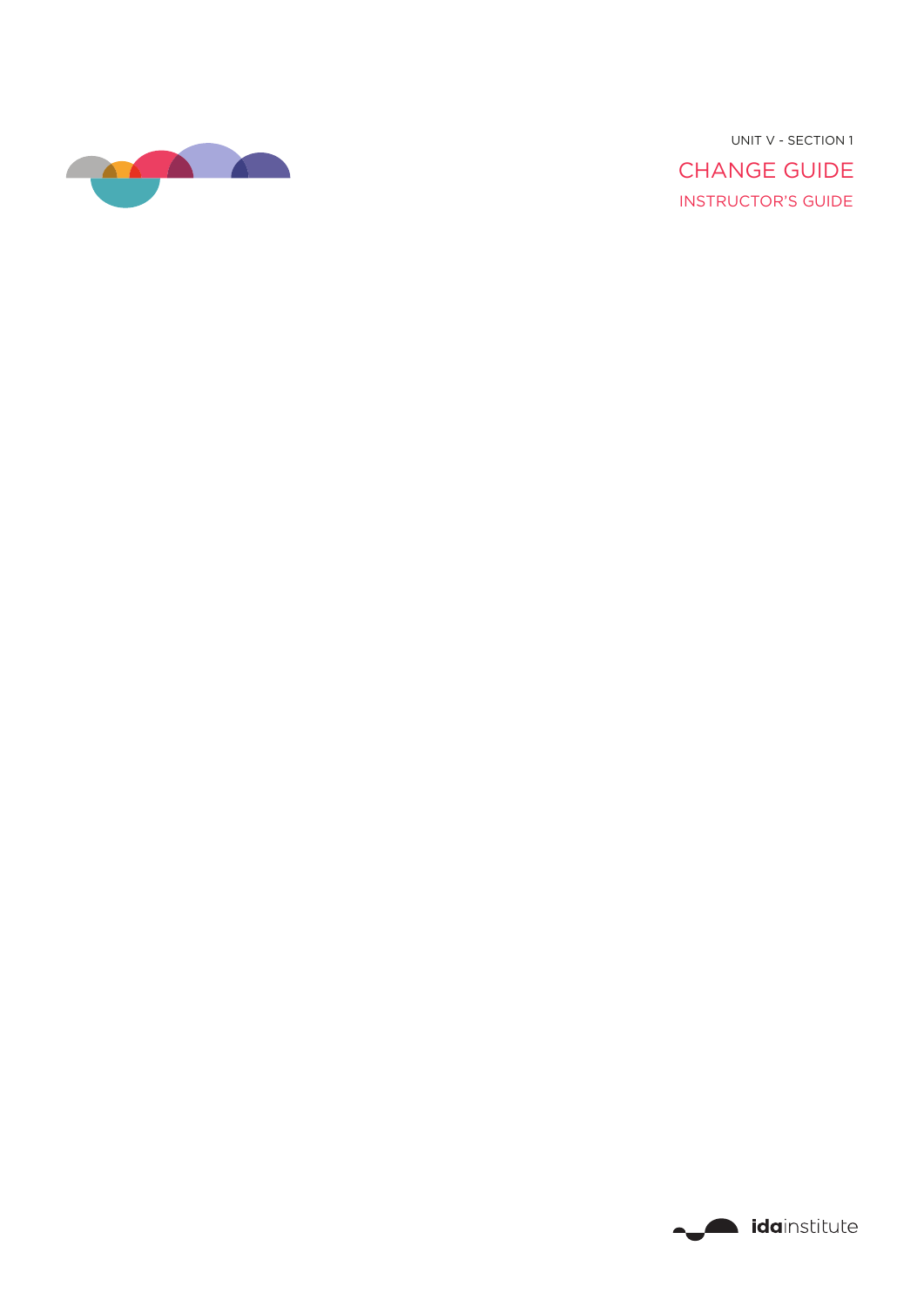- 1. Goals
	- Goal 1: To reflect on the challenge of sustaining person-centered practices in daily practice
	- Goal 2: To reflect on barriers clinicians may encounter in implementing new tools into an already established clinical context
	- Goal 3: To introduce the Change Guide, as the tool to assist clinicians in introducing change and implementing change
	- Goal 4: To define appreciative inquiry, the theoretical basis for the Change Guide
	- Goal 5: To reflect on how you can use the personal Change Guide to support your own change process

#### 2. Concepts to Master

- a. Personal change is a process that occurs over time.
- b. How we talk about change impacts how change happens.
- c. Clinical implementation of Tools requires facilitation of a structured change process.
- d. The Change Guide Tool can help clinicians facilitate discussions with colleagues about implementing change.
- e. The appreciative approach is a method that can help facilitate change, in positive ways.
- 3. Reading : N/A
- 4. Lectures
	- PowerPoint: "Implementing Change: Personal Change Guide"
- 5. Class Activity

Videos can be found in the section of the course website called "videos and handouts". For this lecture use the following link and go to section called "Change Guide: *[http://idain](http://idainstitute.com/toolbox/university_course/videos_and_handouts/unit_v/)[stitute.com/toolbox/university\\_course/videos\\_and\\_handouts/](http://idainstitute.com/toolbox/university_course/videos_and_handouts/unit_v/) [unit\\_v/](http://idainstitute.com/toolbox/university_course/videos_and_handouts/unit_v/)*

- Class Activity 1: Personal Reflection on change
- Class Activity 2: Create 3 Mind-maps of the challenge of implementing personal change.
- Class Activity 3: Video: Watch the short video introducing the Change Guide.
- Class Activity 4: Reflections of Audiologists and Managers on Implementing Change and Discuss
- Class Activity 5: Video: Watch a short video introducing the Appreciative Approach.

#### 6. Reflection

a. Can you think of examples of how Appreciative Inquiry might be applied to personal change and organization change in the clinics where you practice?



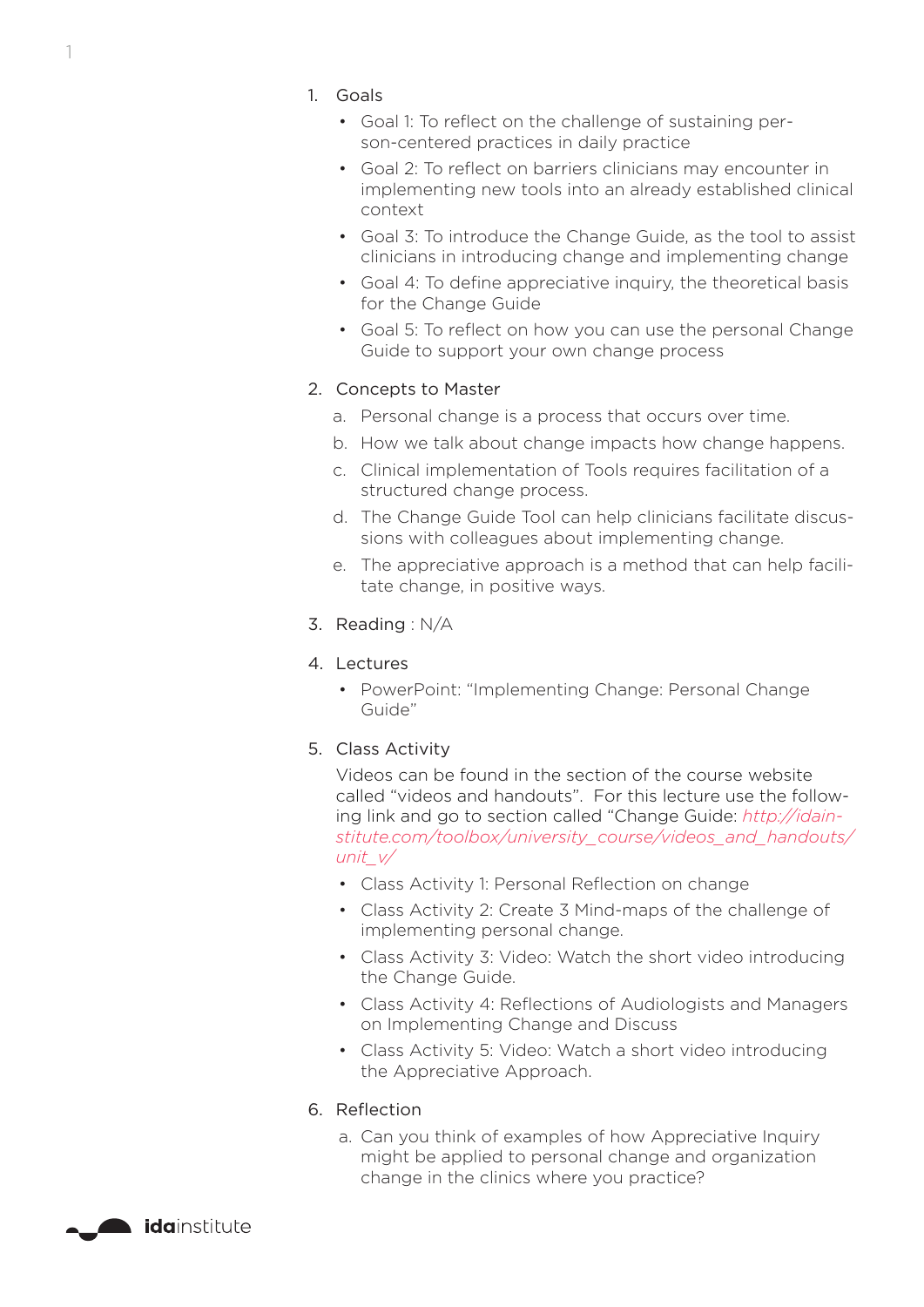# 7. Assignment

a. Complete the Ida Personal Change Guide (see Homework Project Handout).

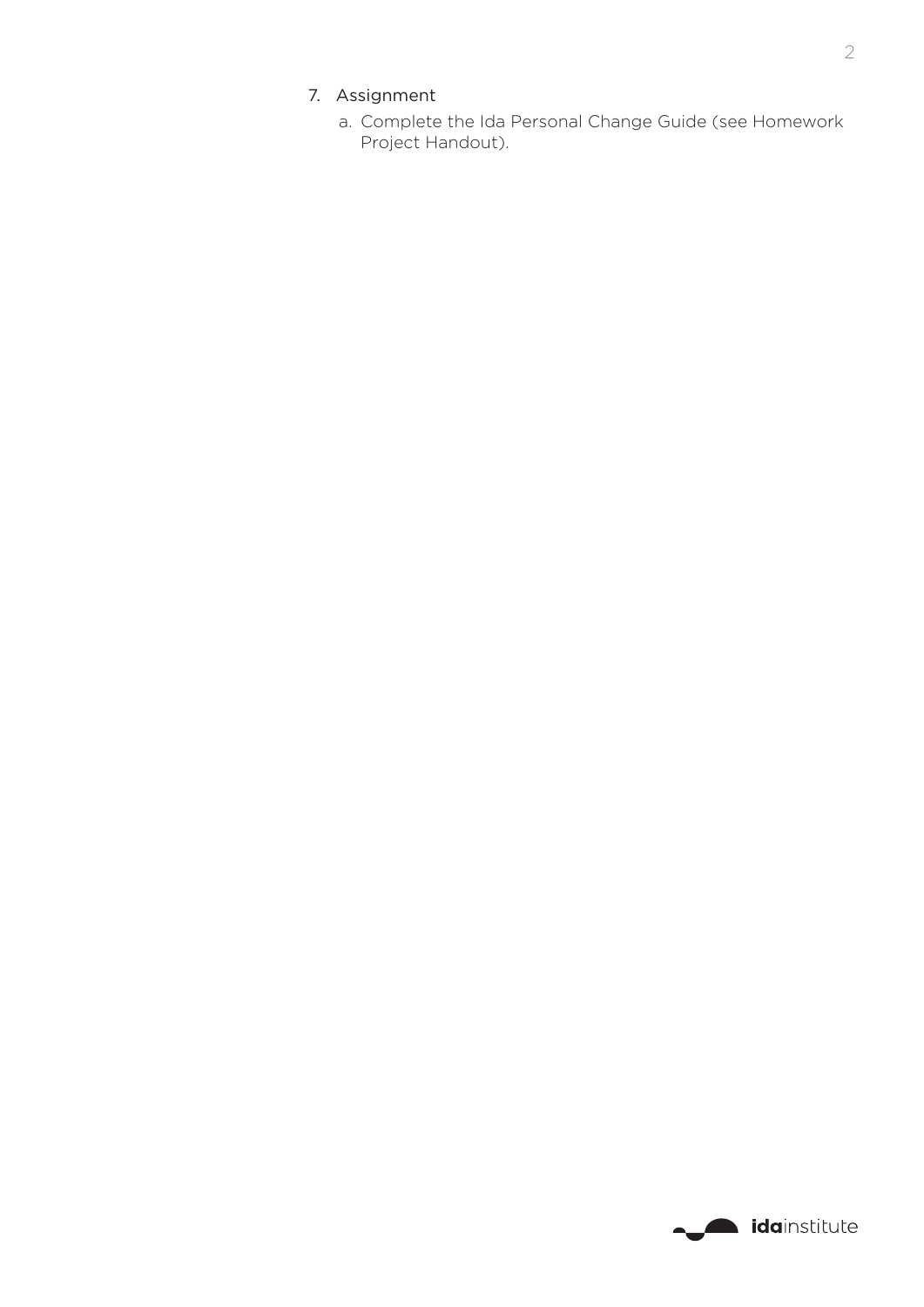## CLASS OUTLINE

### LESSON OVERVIEW: WHAT ARE WE DOING TODAY?

- 1. Establish learning mind-set.
- 2. Today we explore how we can implement or Introduce the Ida Tools in our practice.

#### 3. PowerPoint

- a. Begin by going over the goals of the class.
- b. Before discussing the rationale for the Change Guide discuss the reasons why we need to consider a structured method to introduce change or implement change.

### 4. Class Activity

Class Activity 1-5 all occur early in the lecture. Videos can be found in the section of the course website called videos and handouts. For this lecture use the following link and go to the section called "Change Guide: *[http://idainstitute.com/toolbox/](http://idainstitute.com/toolbox/university_course/videos_and_handouts/unit_v/) [university\\_course/videos\\_and\\_handouts/unit\\_v/](http://idainstitute.com/toolbox/university_course/videos_and_handouts/unit_v/)*

- Activity 1: Ask the students to consider a personal experience in which they were asked to change a behavior and to recall how the request for change was made.
- Activity 2: Continues exploration of the topic of change by having students create 3 mind maps from different perspectives, Audiologist, Colleagues, and Managers.
- Activity 3: Video: Change guide Introduction
- Activity 4: Audiologist Reflections on Implementing Change
- Activity 5: Introduction of Appreciative Approach

#### 5. PowerPoint

- c. Watch the reflections of audiologists on their experiences facilitating the change process in their clinics. Compare their observations with the factors you came up with in the previous activity.
- d. Discuss in details the importance of using the appreciative approach to facilitating change.
- e. Introduce the Change Guide Tool for Personal Change

#### 6. Reflection

a. Can you think of examples of how Appreciative Inquiry might be applied to personal change and organization change in the clinics where you practice?

#### 7. Closing

- a. Announcements
- b. Assignment: N/A



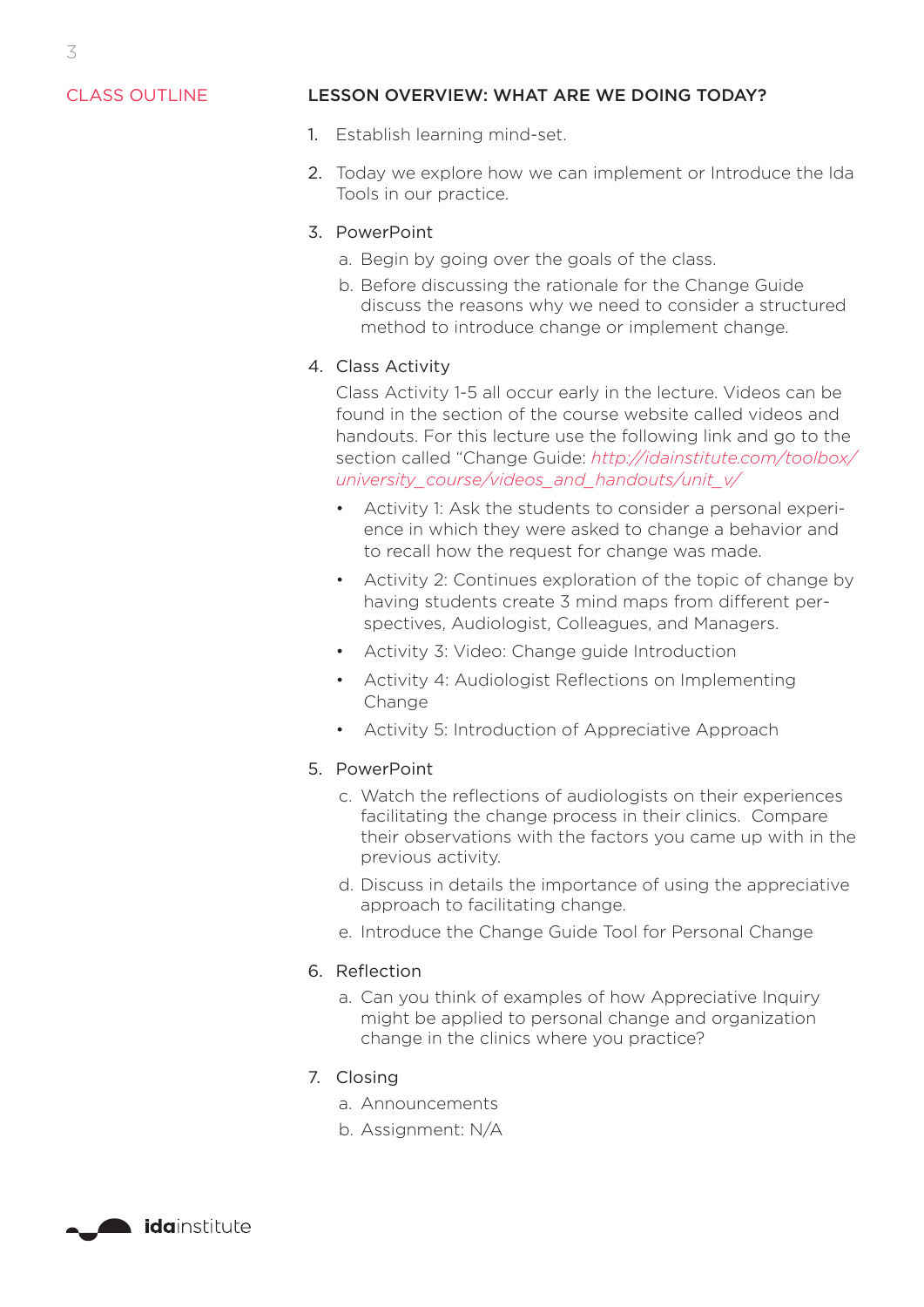## HOME PROJECT (INSTRUCTOR COPY)

The Purpose of this activity is to have students gain experience going through the steps of the Personal Change Guide on their own. This project requires a significant time commitment from students (approximately 3 or 4 hours), and therefore this project requires at least 6 weeks to complete from onset to evaluation of change. The objective is to familiarize students with the steps and the process of the Change Guide, so that that they can better understand the process of change as they become independent clinicians.

### Instructions

- 1. Have the students visit the following link to begin: *[http://id](http://idainstitute.com/toolbox/change_guide/get_started/)[ainstitute.com/toolbox/change\\_guide/get\\_started/](http://idainstitute.com/toolbox/change_guide/get_started/)*
- 2. They should see that there are 2 options for the Change Guide: Personal and Team Change. Have them click on the Personal Change.
- 3. Have them download and print the activity worksheet Personal Change Session 1, Personal Change Session 2, Personal Change Session 3, and Personal Change Sessions 4 and 5. These can also be found in the section of the course website called videos and handouts. For this course use the following link and go to the section called "Change Guide": *[http://idain](http://idainstitute.com/toolbox/university_course/videos_and_handouts/unit_v/)[stitute.com/toolbox/university\\_course/videos\\_and\\_handouts/](http://idainstitute.com/toolbox/university_course/videos_and_handouts/unit_v/) [unit\\_v/](http://idainstitute.com/toolbox/university_course/videos_and_handouts/unit_v/)*
- 4. Have them complete the 3 exercises in the Personal Change Session 1 at home and have them bring their sheet to class for discussion at the next meeting. They will create a mindmap addressing the question: What does Person-Centered Care mean to me?"
- 5. Have the students complete Change Session 2 at home after they have had the opportunity to implement the tools on at least two patients. They will then reflect on what helps and hinders change after using the tool, and will develop "My Focus Points"
- 6. Have the students use the information from Session 2 to complete the exercises on Change Session 3. In this session they will prioritize the changes, create action steps, and imagine the future. This exercise requires that students access the Spiderweb Tool on the Ida Institute Website. Use the following link: *<http://idainstitute.com/spiderweb>*
- 7. If students have had a chance to implement the change for 2 weeks, have them complete the exercises on Change Session 4. In this exercise, they will re-engage with the process of change and will use the Ida Triangle Tool to assess their short-term progress with implementing your goals. This exercise requires that students access the Triangle Tool. Log into the Ida website, use the following link and go to the section called "Change Guide". Find the hand-out called "The Triangle": *[http://idainstitute.com/toolbox/university\\_course/vide](http://idainstitute.com/toolbox/university_course/videos_and_handouts/unit_v/)[os\\_and\\_handouts/unit\\_v/](http://idainstitute.com/toolbox/university_course/videos_and_handouts/unit_v/)*
- 8. Finally have students complete Change Session 5.